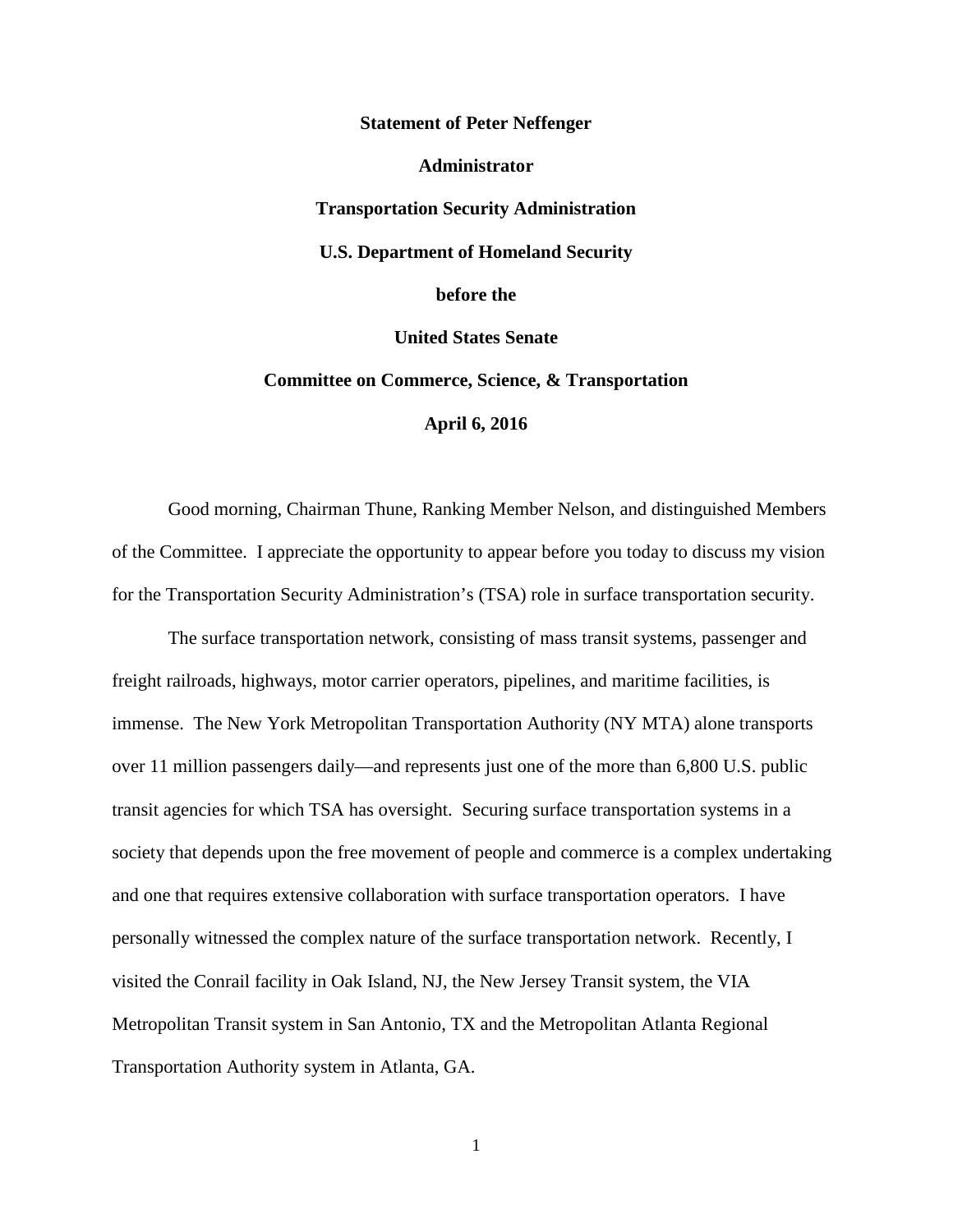Recent terror attacks on mass transit and passenger rail carriers in France and Belgium provide a compelling reminder of the need to remain vigilant. While there is no specific, credible terrorist threat to the U.S. passenger rail system, the August 2015 incident in France and the recent Brussels attacks underscore the need to continue to build upon our surface transportation successes through stakeholder communication, coordination, and collaboration. Surface transportation systems are, by nature, open systems. In the face of a decentralized, diffuse, complex, and evolving terrorist threat, TSA responds in a nimble fashion, employing cooperative and collaborative relationships with key stakeholders to develop best practices, share information, and execute security measures to strengthen and enhance the security of surface transportation networks.

Unlike the aviation mode of transportation, direct responsibility to secure surface transportation systems falls primarily on the system owners and operators. TSA's role in surface transportation security is focused on program oversight, system assessments, operator compliance with voluntary industry standards, collaborative law enforcement and security operations, and regulations. TSA could not accomplish its essential counterterrorism security mission without our partners voluntarily adopting security improvements and sharing best practices. Security and emergency response planning is not new to our surface stakeholders; they have been working under Department of Transportation (DOT) and U.S. Coast Guard (USCG) programs and regulations for many years. Although DOT's regulations relate primarily to safety, many safety activities and programs also benefit security and help to reduce risk. In the surface environment, TSA has built upon these standards to improve security programs with minimal regulations.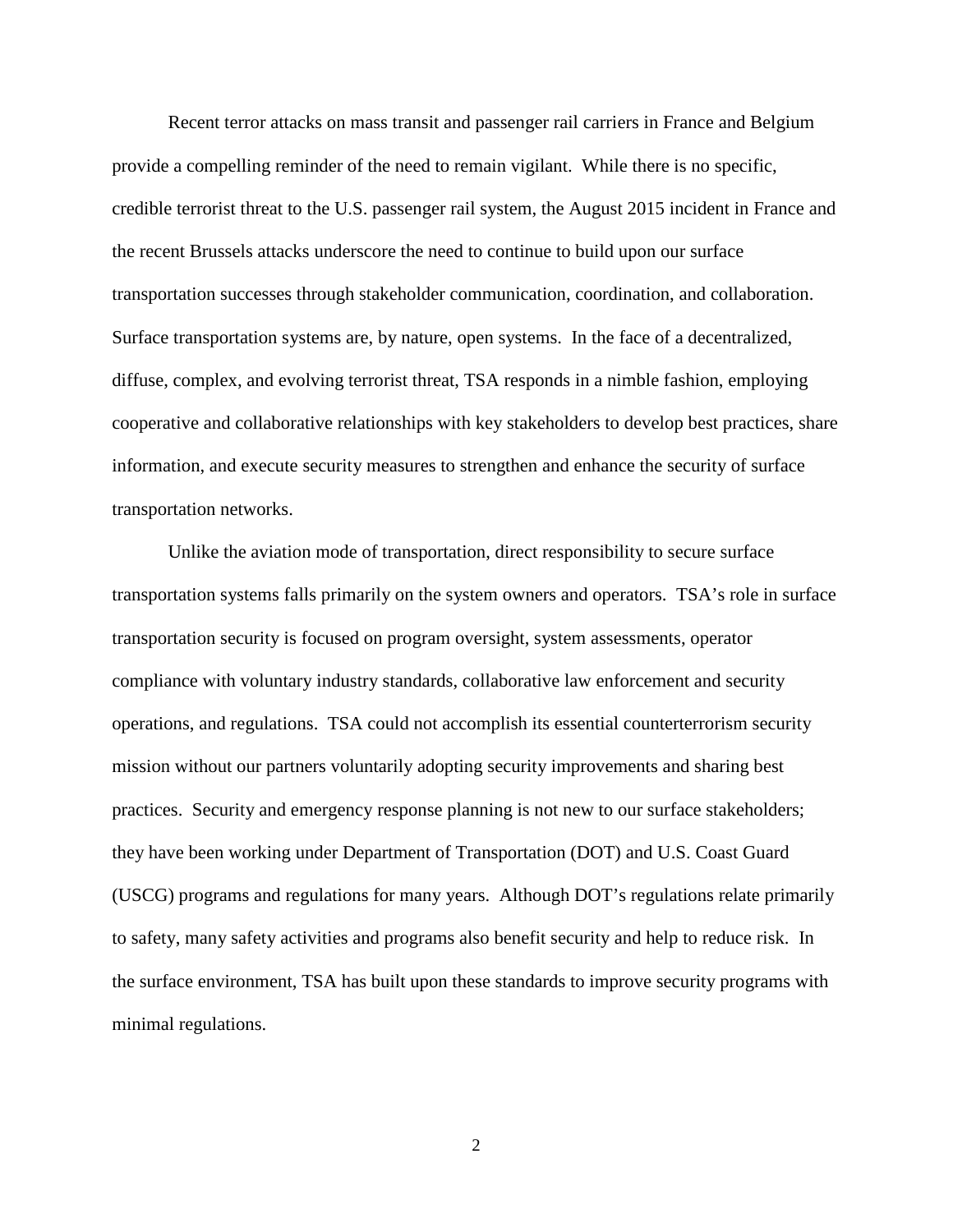## **Federal, State, Local, and Private Capabilities and Operations**

The Nation's surface transportation systems affect the daily life of many Americans. Tens of thousands of individual companies and agencies operate within the five modes of the surface transportation landscape. More than 500 individual freight railroads operate on nearly 140,000 miles of track carrying essential goods. Eight million large capacity commercial trucks and almost 4,000 commercial bus companies travel on the four million miles of roadway in the United States and on more than 600,000 highway bridges and through 350 tunnels greater than 300 feet in length. As previously noted, in the mass transit and passenger rail mode, more than 6,800 transit agencies represent a wide range of systems from very small bus-only systems in rural areas to very large multi-modal systems in urban areas. Surface transportation operators carry approximately 750 million intercity bus passengers and 10 billion passenger trips on mass transit each year. The pipeline industry consists of approximately 3,000 private companies who own and operate more than 2.5 million miles of pipelines transporting natural gas, refined petroleum products, and other commercial products that are critical to the economy and the security of the United States.

Securing this vast network requires a group effort. TSA oversees the development and implementation of risk-based security initiatives for surface transportation in coordination with our security partners.

TSA, on behalf of the Department of Homeland Security (DHS), is a co-Sector Specific Agency alongside DOT and USCG for the transportation sector. DOT and TSA work together to integrate safety and security priorities. As part of the DHS-led Critical Infrastructure Partnership Advisory Council (CIPAC) framework, TSA, DOT and the USCG co-chair Government Coordinating Councils to facilitate information sharing and coordinate on activities including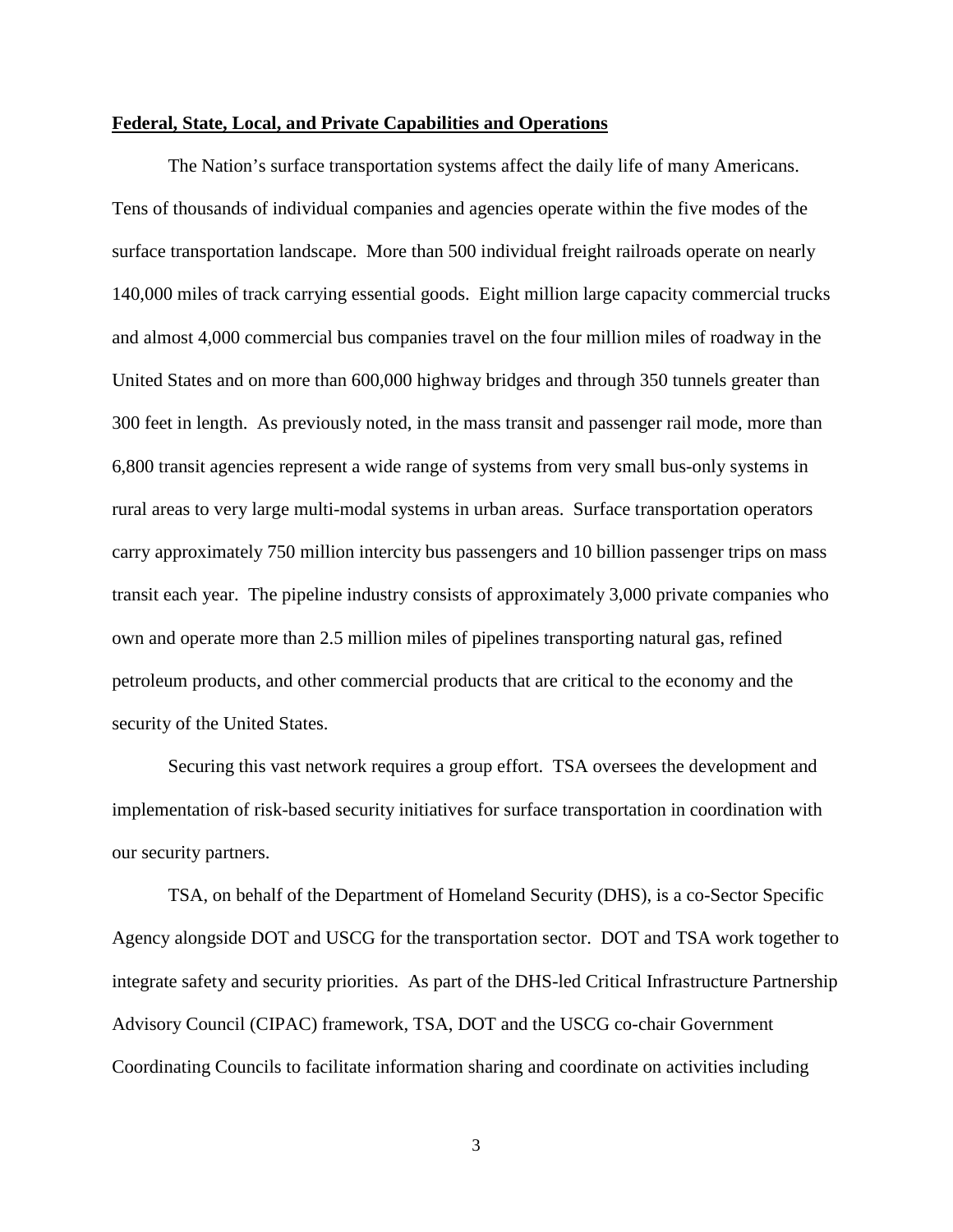security assessments, training and exercises. Additionally, TSA leverages its core competencies in credentialing, explosives detection, and intermodal security to support the USCG as lead agency for maritime security.

TSA is directly responsible for security at our nation's airports through our checkpoint operations, personnel, and technology. However, direct responsibility for securing surface transportation systems falls on the owners and operators of those systems. TSA's role is to support these owners and operators in the identification of risk, develop security programs to address that risk, and help the owners and operators implement those security programs.

TSA's spending on surface transportation realizes a massive return on its budgetary investment. TSA's funding resources and personnel directly support ongoing security programs by committed security partners who, in turn, spend millions of their own funds to secure critical infrastructure, provide uniformed law enforcement and specialty security teams, and conduct operational activities and deterrence efforts. Industry's efforts are fueled by the resources that TSA's funding provides. We have invested our resources to help our security partners identify vulnerabilities and risk in their agencies. Surface transportation entities know their facilities and their operational challenges and with their knowledge and our assistance, they are able to more accurately direct their own resources in addition to the hundreds of millions of dollars in Federal security grant funding, to reduce the risk of a terrorist attack. I will go into greater detail on the resources and programs that TSA provides later in this testimony, but some highlights include facilitating security exercises that identify vulnerabilities that can then be addressed before an actual event occurs; developing security training programs for surface transportation employees; engaging with industry in the development of security policy and programs such as best practices and security guidelines, which inform and influence industry on how and where to spend their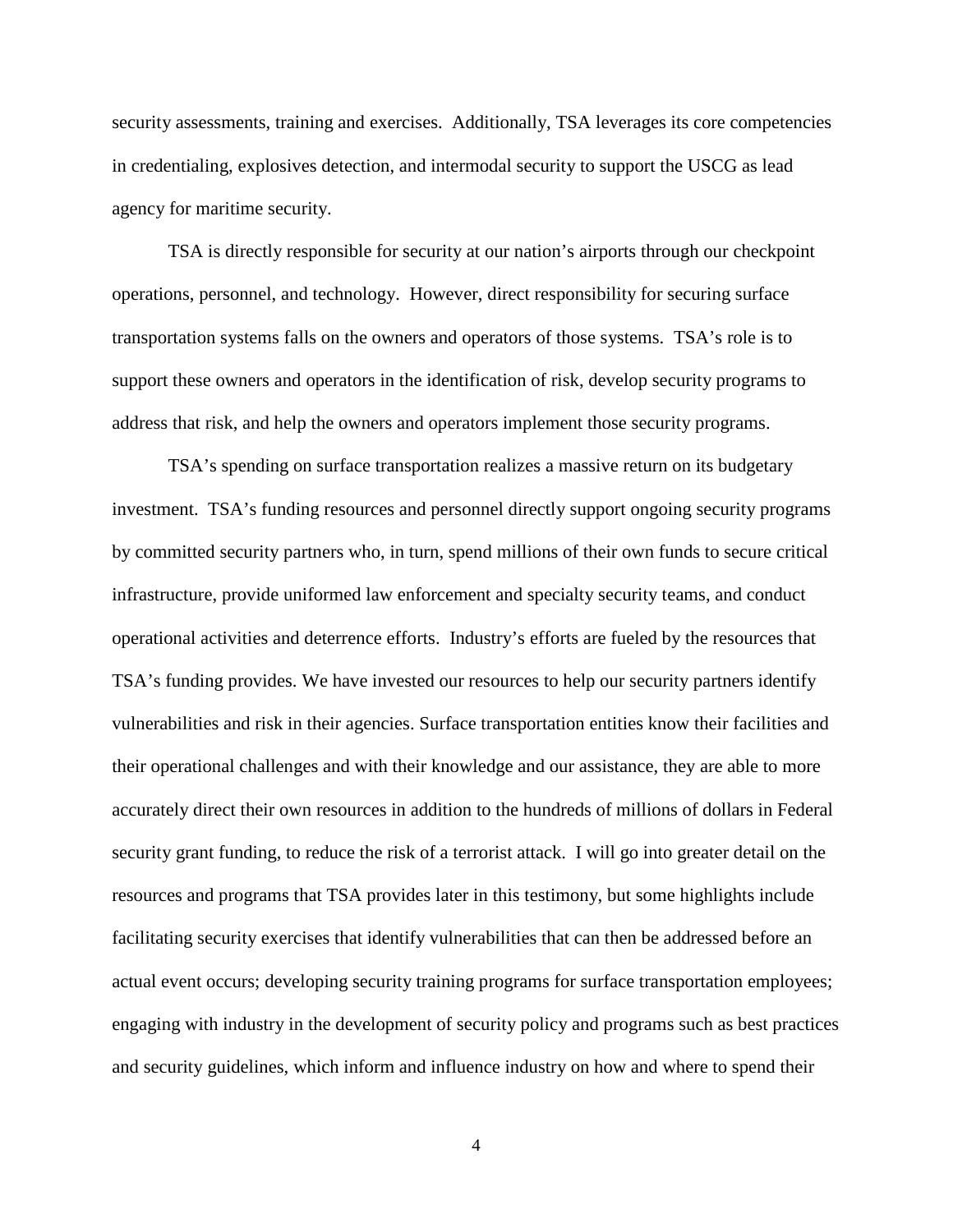security dollars; providing thorough security system and program assessments to identify areas that need attention, and working with those systems to address those deficient areas to raise their security baselines; developing the framework for awarding security grant funds, which have totaled over \$2.3 billion since fiscal year (FY) 2006; augmenting local operational deterrence capabilities with Federal teams and support; and sharing actionable information in a timely fashion, including guidance on ways in which industry can enhance their security posture in response to potential threats. TSA has achieved these successes by spending approximately 3% of its budget on surface transportation security. These programs demonstrate the collaborative effort among Federal, state, local, and private entities to secure surface transportation systems and assets.

TSA works with state, local, and industry partners to assess risk, reduce vulnerabilities, and improve security through collaborative efforts. Collaboration between TSA and industry occurs through daily interaction and engagement, as well as through formal structures including the DHS-led CIPAC framework, Sector Coordinating Councils, and other industry-centric organizations such as the Mass Transit Policing and Security Peer Advisory Group. TSA, security agencies, and the corporate leadership of industry and municipal operator stakeholders jointly pursue policies to secure surface systems, including implementation of exercises and training, physical and cyber hardening measures, and operational deterrence activities.

#### **Regional Alliance Including Local, State, and Federal Efforts (RAILSAFE)**

TSA coordinates with Amtrak and NY MTA to support RAILSAFE operations, in which Amtrak police and law enforcement officers from Federal, state, local, rail, and transit agencies deploy at passenger rail and transit stations and along the railroad rights-of-way to exercise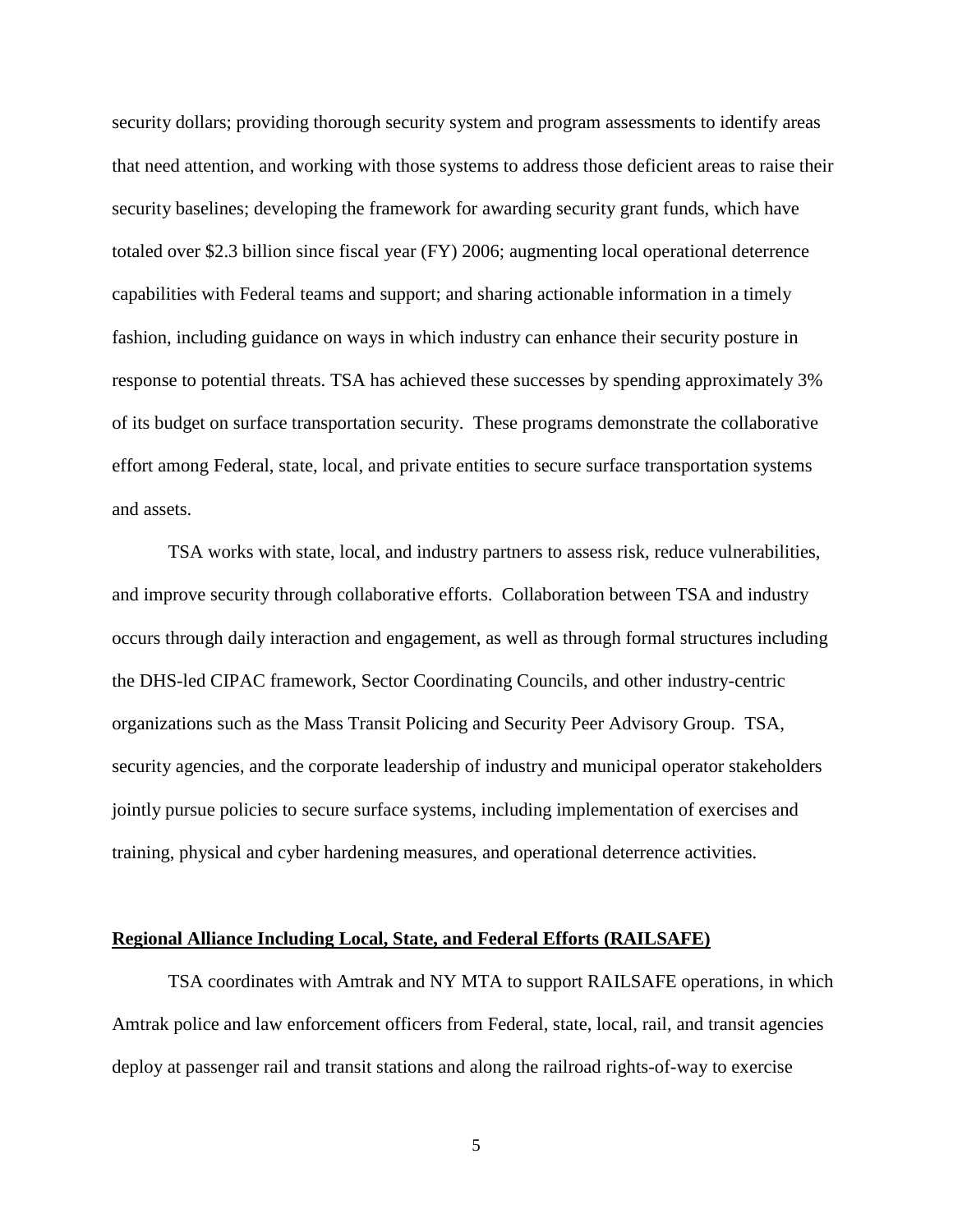counterterrorism and incident-response capabilities. This coordinated effort involves activities such as heightened station and right-of-way patrols, increased security presence onboard trains, explosives detection canine sweeps, random passenger bag inspections, and counter-surveillance. RAILSAFE operations are conducted several times a year to deter terrorist activity through unpredictable security activities. On average, more than 40 states and Canada, and over 200 agencies participate in RAILSAFE operations. The most recent RAILSAFE operation was conducted on March 11, 2016, with more than 1,100 officers across 180 agencies representing 41 states and Canada participating.

## **Exercises and Training**

TSA has developed several training and exercise programs to assist industry operators in directing their resources and efforts towards effectively reducing risk. With the support of Congress, TSA developed the Intermodal Security Training and Exercise Program (I-STEP). TSA facilitates I-STEP exercises across all surface modes to help transportation entities test and evaluate their security plans, including prevention and preparedness capabilities, ability to respond to threats, and cooperation with first responders from other entities. TSA uses a riskinformed process to select the entities that receive I-STEP exercises and updates I-STEP scenarios as new threats emerge to ensure industry partners are prepared to exercise the most appropriate countermeasures. Since FY 2008, TSA has conducted over 105 I-STEP exercises throughout 40 High Threat Urban Areas (HTUAs), including eight conducted so far this fiscal year, such as motorcoach exercises in Los Angeles and Myrtle Beach; mass transit exercises in Houston and San Antonio; and maritime exercises in New York City and Washington, DC.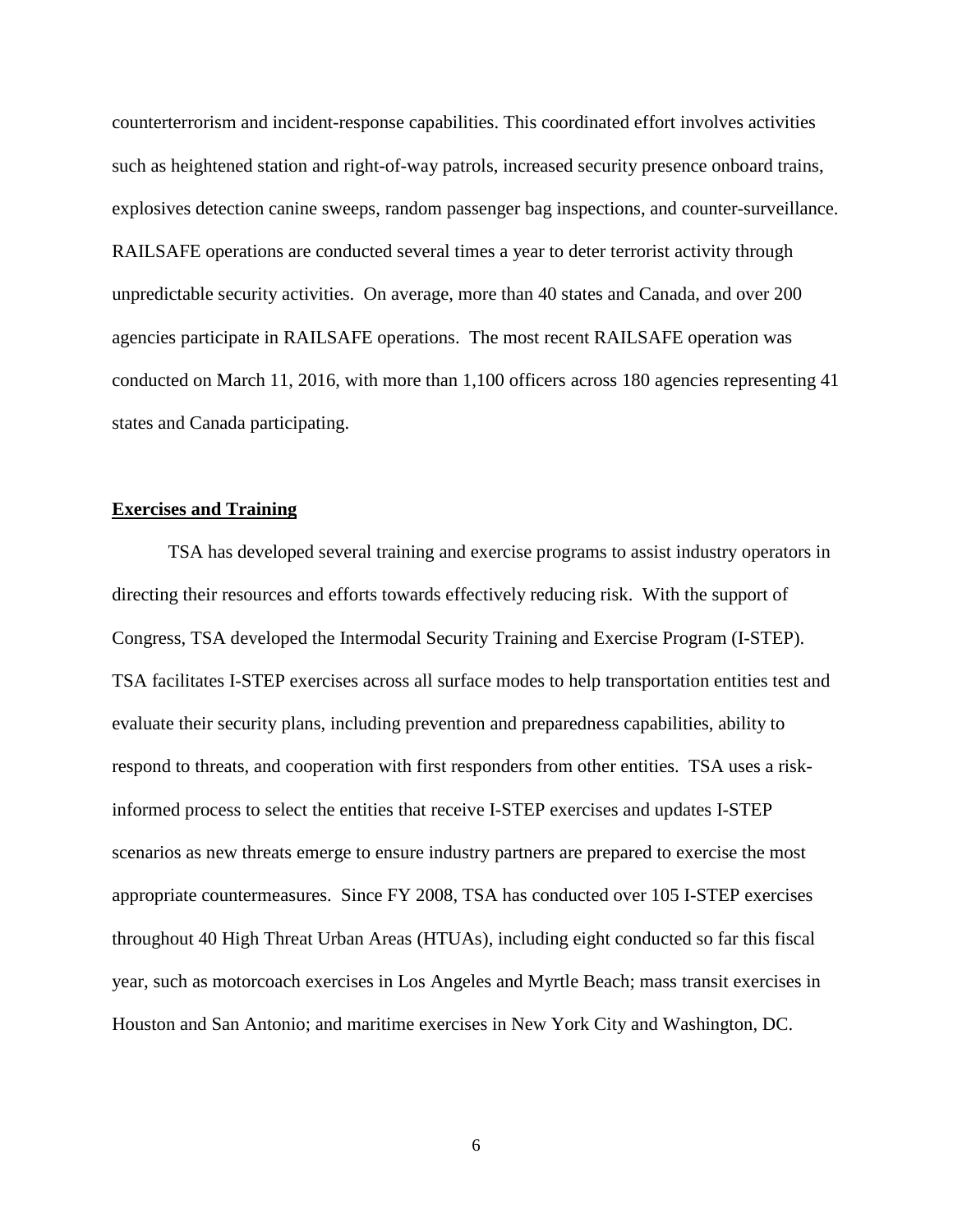Additionally, TSA conducted an I-STEP exercise in Philadelphia in August 2015 to help that region prepare for the Papal visit.

In FY 2015, TSA developed and began utilizing the Exercise Information System (EXIS) tool, which examines a surface transportation operator's implementation of security measures in the areas of prevention, protection, mitigation, response, and recovery. EXIS helps transportation operators identify areas of strength in an operator's security program, as well as those areas that need attention where they can then focus or redirect resources, such as security grant funding. TSA also is able to provide operators with several resources that can improve capability in areas such as training, public awareness campaigns, and best practices that other systems have implemented to address security concerns. Since program inception, TSA has facilitated 16 EXIS exercises with stakeholders in HTUAs.

TSA disseminates training materials and information to stakeholders through several avenues. Through the Security Measures and Resources Toolbox (SMARToolbox) and other security and public awareness training materials, TSA provides surface transportation professionals relevant insights into security practices used by peers throughout the industry and mode-specific recommendations for enhancing an entity's security posture. TSA developed the Surface Compliance Analysis Network (SCAN) to analyze daily incidents reported to the Transportation Security Operations Center to identify security-related trends or patterns. TSA disseminates SCAN trend reports to affected entities, as well as to the broader industry for situational awareness. SCAN reports have been able to identify incidents that when taken individually may not seem like an issue or threat, but when compiled over time and analyzed locally, regionally, and nationally, present activities that may be pre-operational activity aimed at detecting the response methods and/or capabilities of surface transportation systems. The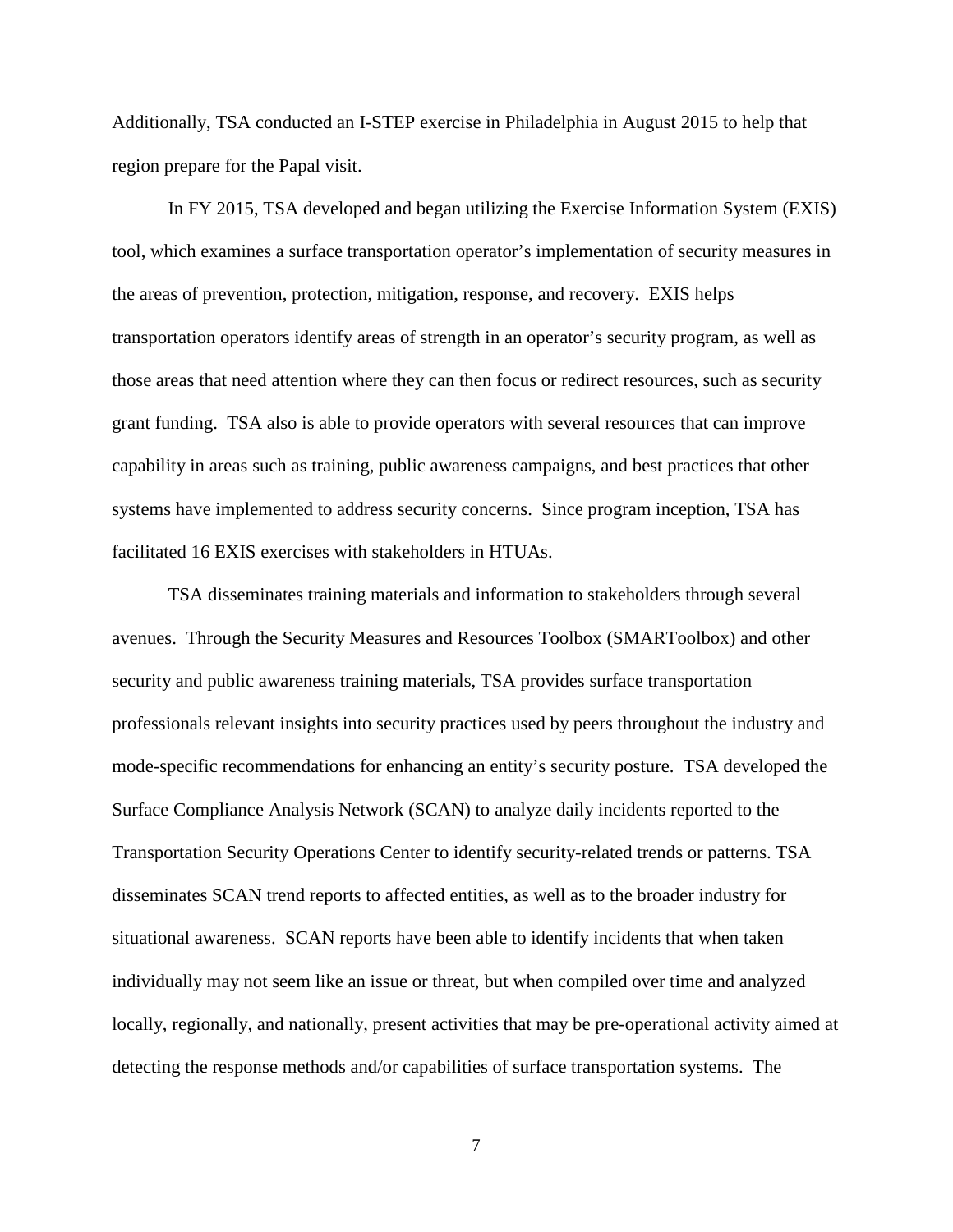number of similar incidents reported in relatively short periods of time indicates the intent of a perpetrator(s) to disrupt operations and potentially cause damage and injuries. These SCAN trend reports provide insight into those potential threats and operations.

TSA's First Observer™ security domain awareness program delivers web-based training to surface transportation professionals, encouraging frontline workers to "Observe, Assess and Report" suspicious activities. Approximately 100,000 individuals have been trained on the First Observer™ Program. Operators have credited First Observer™ Program training in their ability to disrupt a potential Greyhound bus hijacking situation in February 2011. Also in February 2011, a concerned Con-way employee followed principles he received from the Program's training to alert authorities about inconsistencies regarding chemicals shipped and their intended use, which led to the arrest of an individual who was then charged with attempting to bomb nuclear power plants and dams along the West Coast, as well as the home of former President George W. Bush.

TSA strongly encourages the use of the *If You See Something, Say Something™* public awareness campaign—which the NY MTA created using DHS security grant funding—to make the traveling public the "eyes and ears" of the transportation systems. Similarly, TSA's *Not On My Watch* program is directed at the surface transportation community and designed to make employees of surface transportation systems part of awareness programs intended to safeguard national transportation systems against terrorism and other threats. TSA also works with industry to identify emerging security training needs, develop new training modules, and refresh existing training.

In September 2014, TSA began a program to provide senior-level transportation security officials with a detailed exposure to TSA's surface security programs and policies. Once a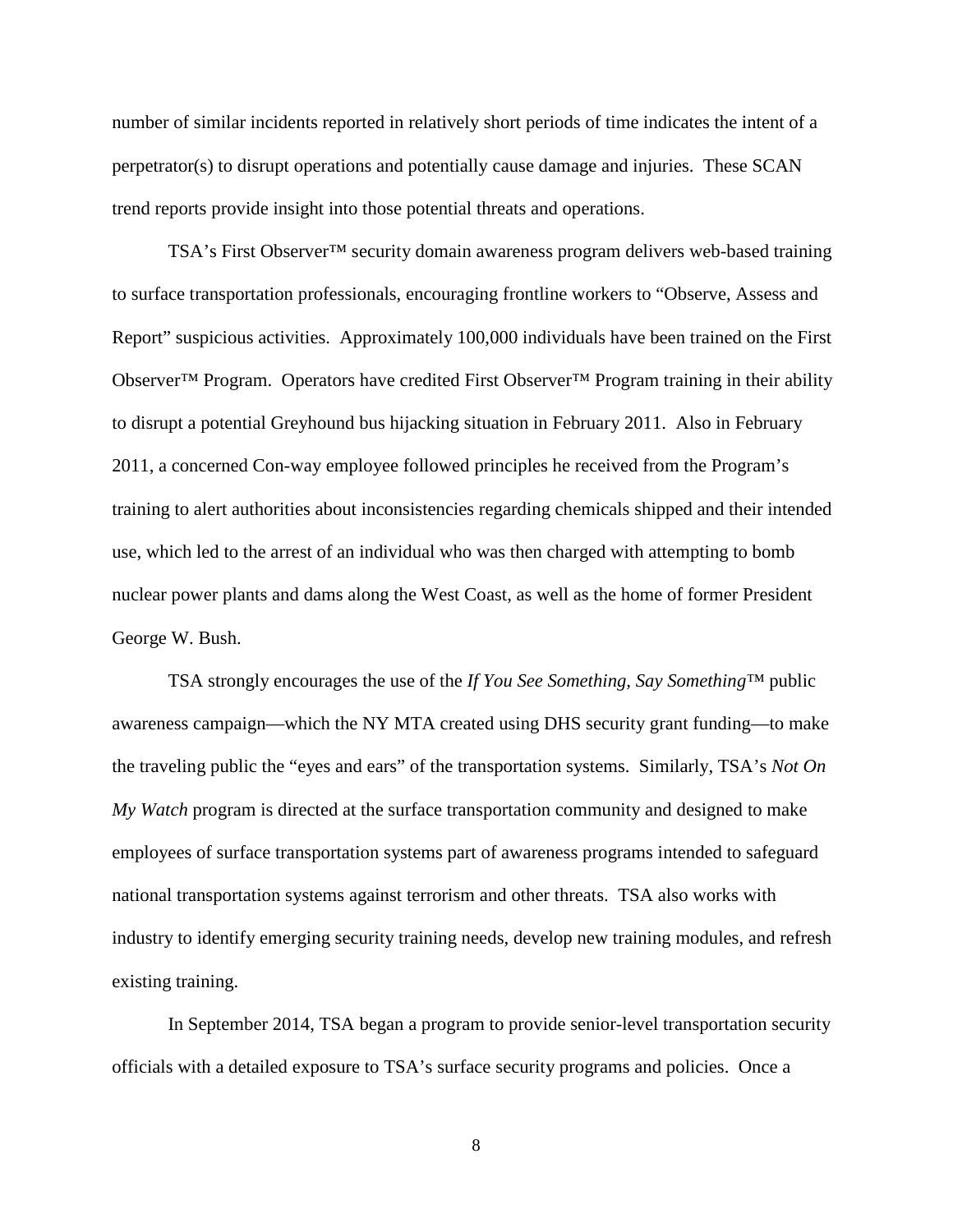quarter, a senior executive from a transportation entity is invited to spend four to six weeks at TSA to gain firsthand experience in TSA's counterterrorism and risk reduction efforts and foster beneficial relationships between TSA and industry stakeholders. Participants in the program have included Amtrak, the Washington Metropolitan Area Transit Authority, NY MTA, and the Bay Area Rapid Transit District. Executives from these agencies were given a broad exposure to TSA operations in the surface and aviation modes, and left with a better appreciation for the scope and breadth of the services TSA provides for all modes of transportation. The program also allows TSA to use the senior executives as sounding boards for potential security programs and policies, to ensure that our initiatives not only address their greatest security concerns, but are feasible from an operational perspective at the local levels of transportation.

## **Sector-Specific Programs, Assessments, and Inspections**

TSA performs regulatory inspections on railroad operations, and voluntary assessments of systems and operations within all of the surface transportation modes to ensure operator compliance with security regulations and adoption of voluntary security practices. TSA deploys 260 Transportation Security Inspectors for Surface (TSI-S) to assess and inspect the security posture of surface entities.

TSA and its partners in the freight rail industry have significantly reduced the vulnerability of rail security-sensitive and Toxic Inhalation Hazard (TIH) materials transported through populous areas by reducing urban dwell time. The national rate of observed attendance for TIH shipments is greater than 91%, with a regulatory compliance rate above 99%.

In 2006, TSA established the Baseline Assessment for Security Enhancement (BASE) program, through which TSA Inspectors conduct a thorough security program assessment of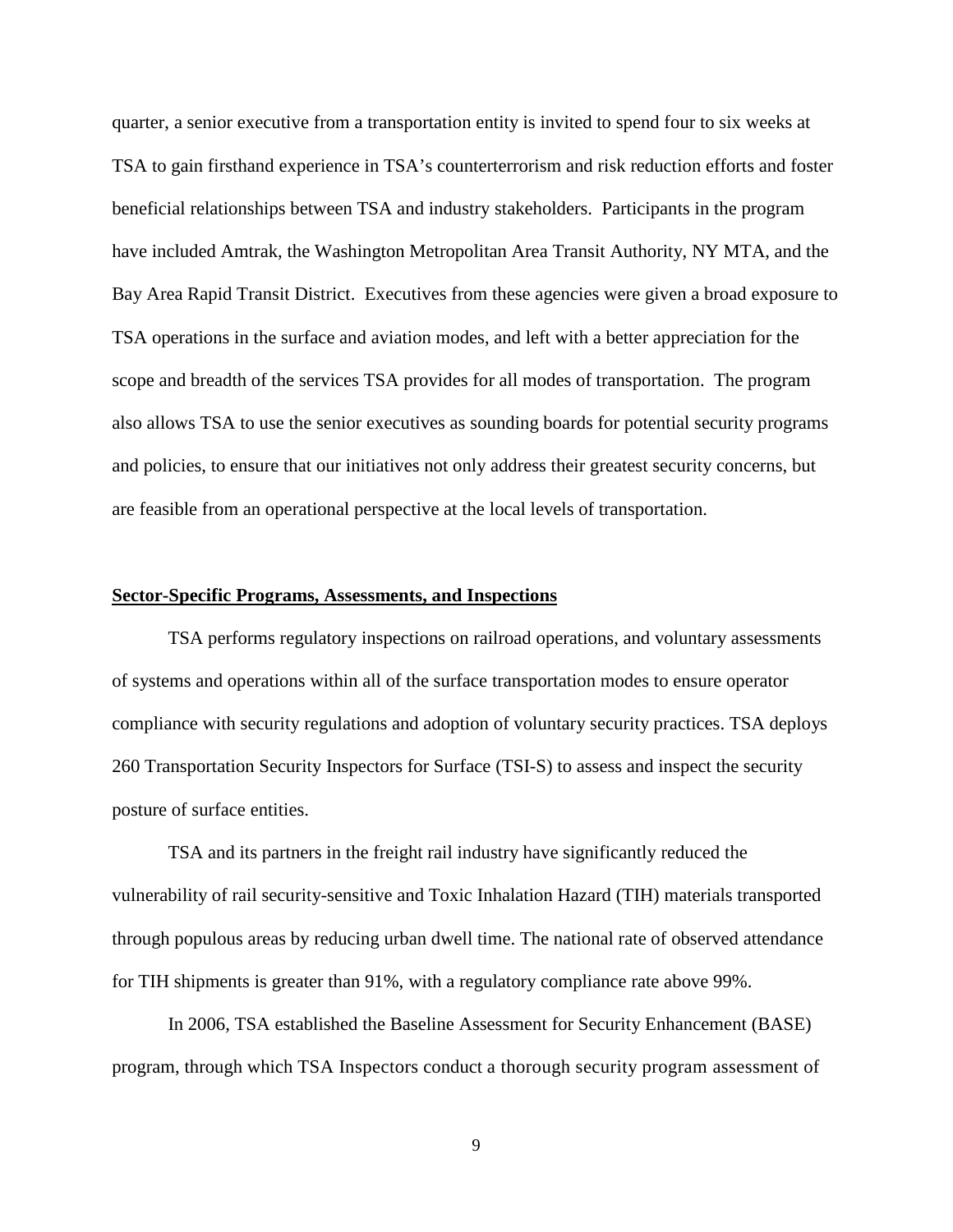mass transit and passenger rail agencies as well as over-the-road bus operators. These inspectors help local transit systems develop a "path forward" to remediate vulnerabilities identified in the vulnerability assessments, and identify resources that TSA or other areas of the Federal government can provide to help transit systems raise their security baseline. The results of these assessments are analyzed to influence TSA policy and development of voluntary guidelines to ensure that our voluntary policies and programs are addressing the most critical vulnerabilities from a security perspective. TSA performs these voluntary BASE assessments with emphasis on the 100 largest mass transit and passenger railroad systems measured by passenger volume, which account for over 95 percent of all users of public transportation. TSA has conducted over 430 assessments on mass transit and passenger rail systems since 2006. In FY 2015, TSA Inspectors completed 117 BASE assessments on mass transit and passenger rail agencies, of which 13 resulted in Gold Standard Awards for those entities achieving overall security program management excellence. In 2012, TSA expanded the BASE program to the highway and motor carrier mode and has since conducted over 400 reviews of highway and motor carrier operators, with 98 reviews conducted in FY 2015. On average, approximately 150 reviews are conducted on mass transit and highway and motor carrier operators each year, with numerous reviews in various stages of completion for FY 2016.

TSA also regularly engages transit and passenger rail partners through the Transit Policing and Security Peer Advisory Group (PAG), which represents 24 of the largest public transportation systems in the United States, Canada, and the United Kingdom, and through regular monthly and as-needed industry-wide information sharing calls, such as calls conducted after the attacks in Paris and Brussels. Our participation in forums such as the annual Mass Transit and Passenger Rail Security and Emergency Management Roundtable, and our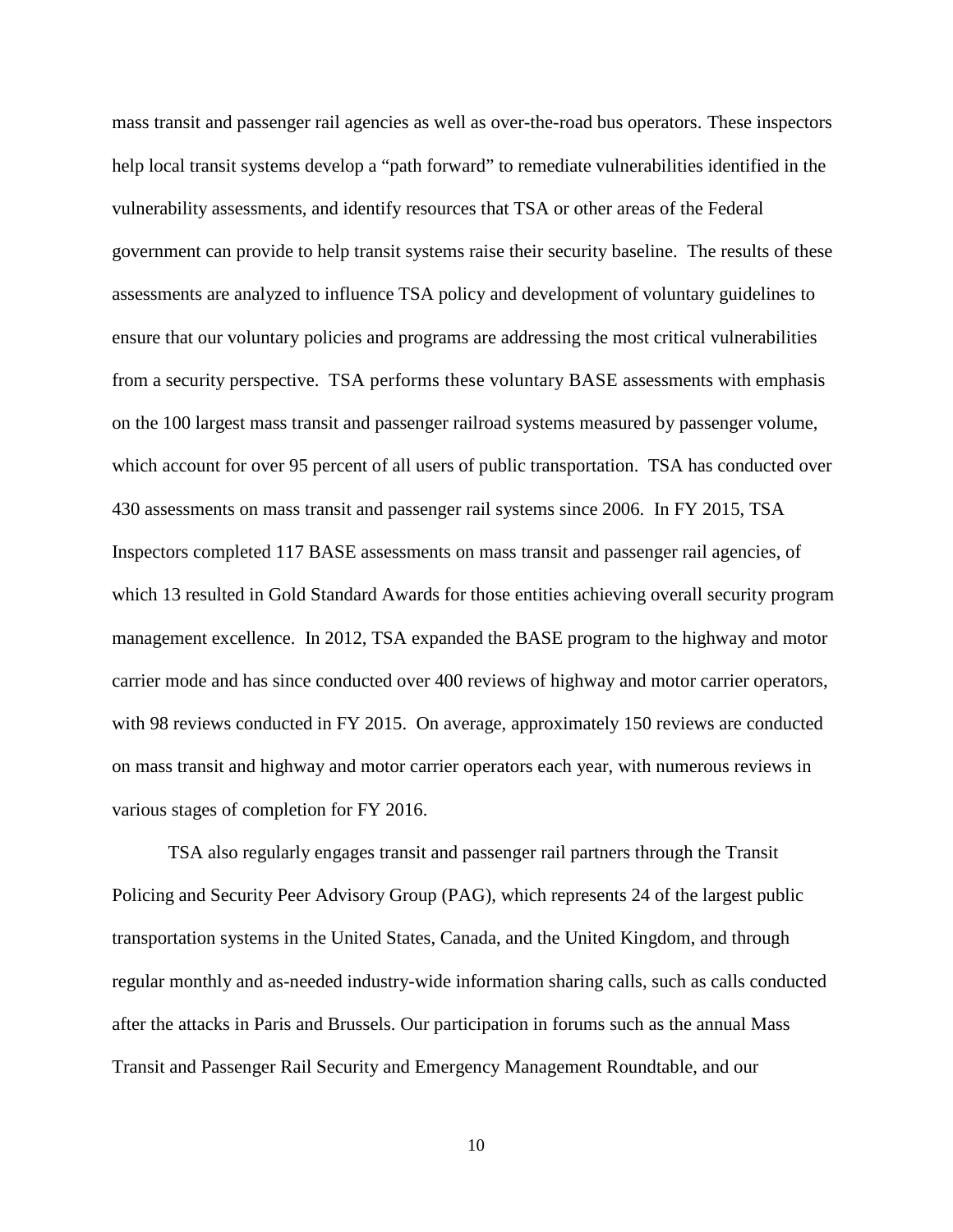continuing work with the PAG enable us to understand the security needs of our domestic and international security partners to collaboratively develop programs and resources to meet critical needs. We use the PAG as a sounding board, in an advisory capacity, as we develop surface transportation policies, guidelines, and best practices. Through our work with the PAG and the Roundtables, we have restructured how security grant funds are awarded to high-risk transportation entities, ensuring that the funding priorities address the current threat and risks that our transportation providers face. We also developed a list of nationally critical infrastructure assets in order to better direct Federal and local resources to implement security measures to protect those assets. Since FY 2006, over \$565 million in Transit Security Grant Program funding has been awarded for security projects specifically to harden these critical assets. We have also been able to enhance and refine the ways and timeframes in which we share threat and intelligence information, through mechanisms such as Security Awareness Messages, and regular as-needed industry information sharing and intelligence conference calls. TSA also hosts classified briefings for cleared industry stakeholders when warranted.

TSA has established a productive public-private partnership with the pipeline industry to secure the transport of natural gas, petroleum, and other products. TSA conducts both physical and corporate security reviews (CSR) within the pipeline sector, with over 400 physical security reviews of critical facilities of the highest risk pipeline systems completed since 2008 and over 140 corporate security reviews of high-risk systems since 2002. TSA completed six CSRs in FY 2015; four have been completed in FY 2016 with an additional four scheduled for completion by the end of the fiscal year. The Implementing Recommendations of the 9/11 Commission Act of 2007 ( 110-53) required TSA to develop and implement a plan for inspecting the critical facilities of the top 100 pipeline systems in the nation. TSA conducted these required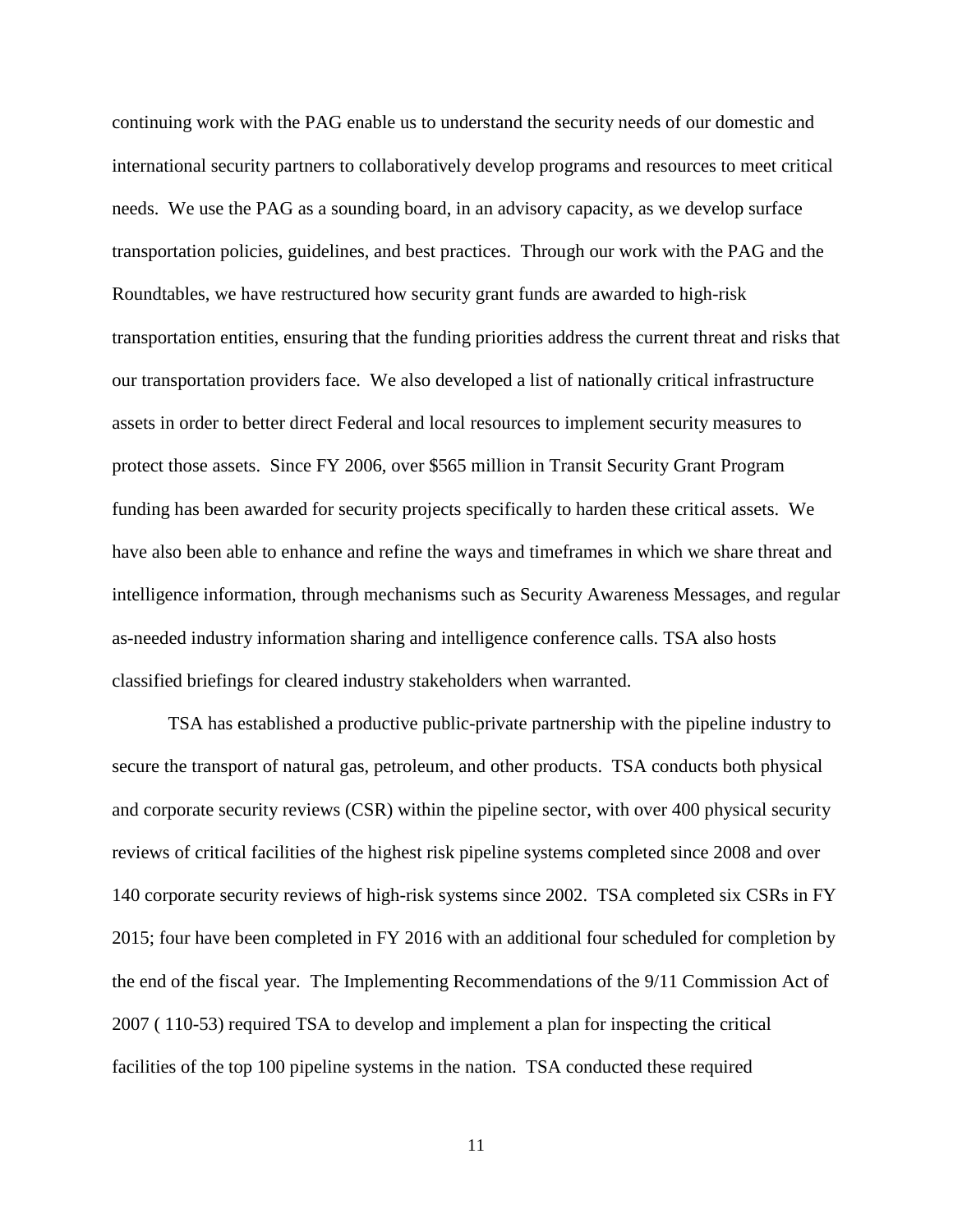inspections between 2008 and 2011 through the Critical Facility Inspection program and is now focused on regular recurring reviews through TSA's Critical Facility Security Review (CFSR) program. TSA completed 46 CFSRs in FY 2015; 21 have been completed in FY 2016 with 16 more expected to be completed by the end of the fiscal year.

TSA has developed pipeline security guidance with the assistance of pipeline system owners and operators, pipeline industry trade association representatives, and government partners. Widespread implementation of this guidance by the pipeline industry has enhanced critical infrastructure security throughout the country. TSA is currently working with stakeholders to update these guidelines. There has been an increase in the quality of the company corporate security programs reviewed during CSRs, as the guidance has served as a template for establishing a corporate security program including a Corporate Security Plan. For pipeline critical facilities reviewed during CFSRs, there has been an increase in the number of facilities conducting security drills and exercises, an increase in coordination with local law enforcement agencies, and an increase in the number of facilities conducting security vulnerability assessments, all of which are recommended practices in the Guidelines.

The United States imports more petroleum from Canada than any other nation, much of it through pipelines. TSA has worked closely with Canadian security counterparts to develop an effective capability to secure the U.S.-Canadian pipeline network. TSA and the Canadian National Energy Board coordinate closely on pipeline security matters to include the exchange of information on assessment procedures, exercises, and security incidents. Since 2005, TSA and Natural Resources Canada have cosponsored the International Pipeline Security Forum, an annual two-day conference that enhances the security domain awareness of hazardous liquid and natural gas pipeline operators and provides opportunities for discussion of major domestic and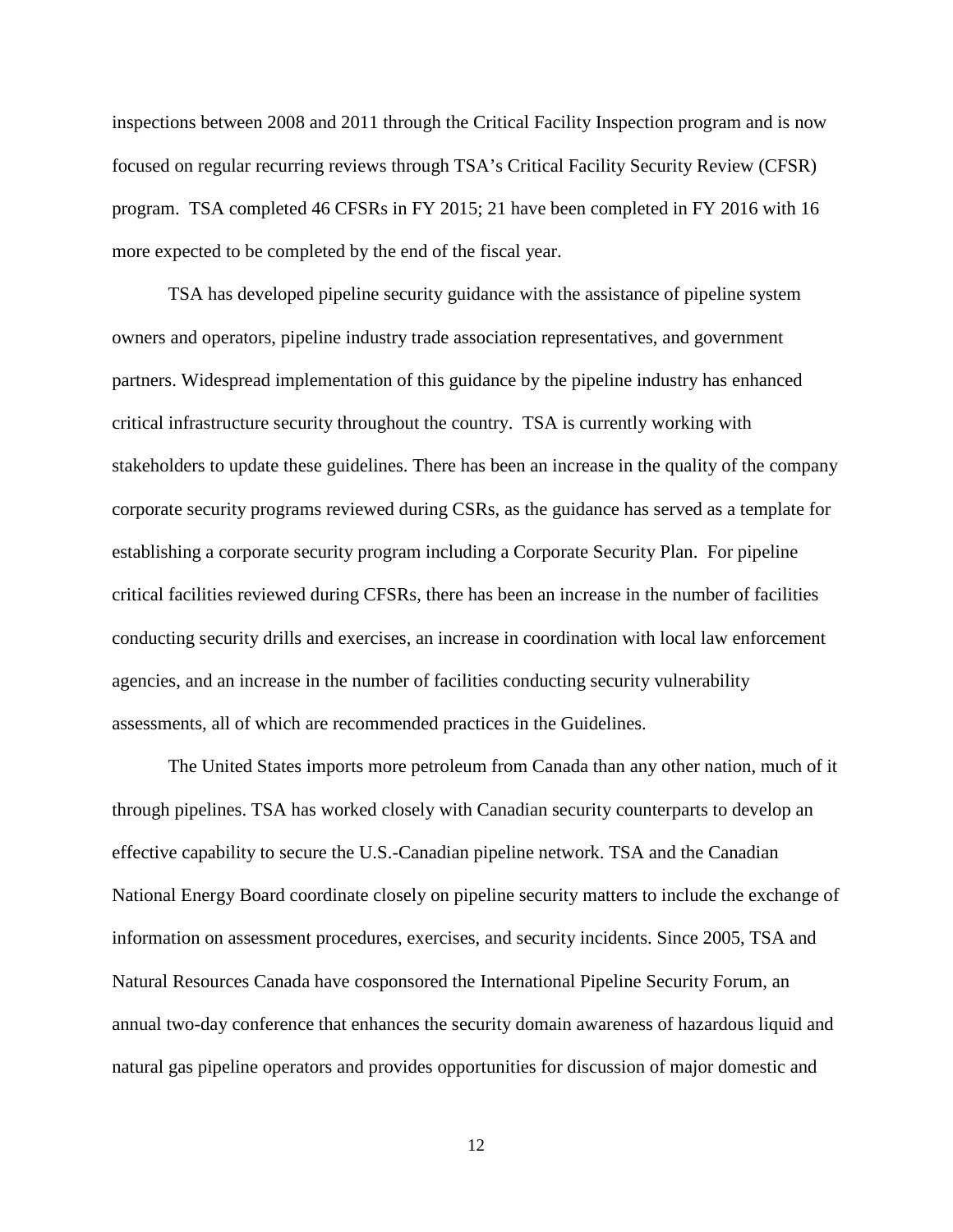international pipeline security issues. The Forum enhances government and industry pipeline security domain awareness, increases information sharing including industry threat information, provides opportunities for discussion of major domestic and international pipeline security issues, and improves effectiveness of TSA stakeholder outreach efforts promoting agency pipeline security initiatives including physical and cyber security, security exercises, and other best practices. It presents a unique opportunity for TSA to directly engage with a large number of hazardous liquids and natural gas pipeline industry personnel as well as key government and law enforcement partners. Approximately 160 attendees, including pipeline system owners and operators, pipeline related trade associations, representatives and officials from the U.S. and Canadian governments, and members of the security, intelligence and law enforcement communities from the U.S., Canada, and abroad, participate in the Pipeline Security Forum.

Beginning in 2004, and also with Congressional support and authorization, TSA expanded the National Explosives Detection Canine Team Program to include mass transit/passenger rail systems and ferries. Currently, 172 surface and intermodal canine teams are deployed to high-risk systems.

TSA and the USCG jointly administer the Transportation Worker Identification Credential (TWIC) program, which provides a uniform, industry-wide, biometric, tamperresistant credential issued following successful completion of a TSA-conducted security threat assessment (STA). Following successful completion of the STA and payment of relevant fees, eligible maritime workers are provided a tamper-resistant biometric credential that permits unescorted access to secure areas of port facilities and vessels regulated by the USCG. These security benefits are most fully realized when the credential is used in conjunction with readers that can provide electronic verification.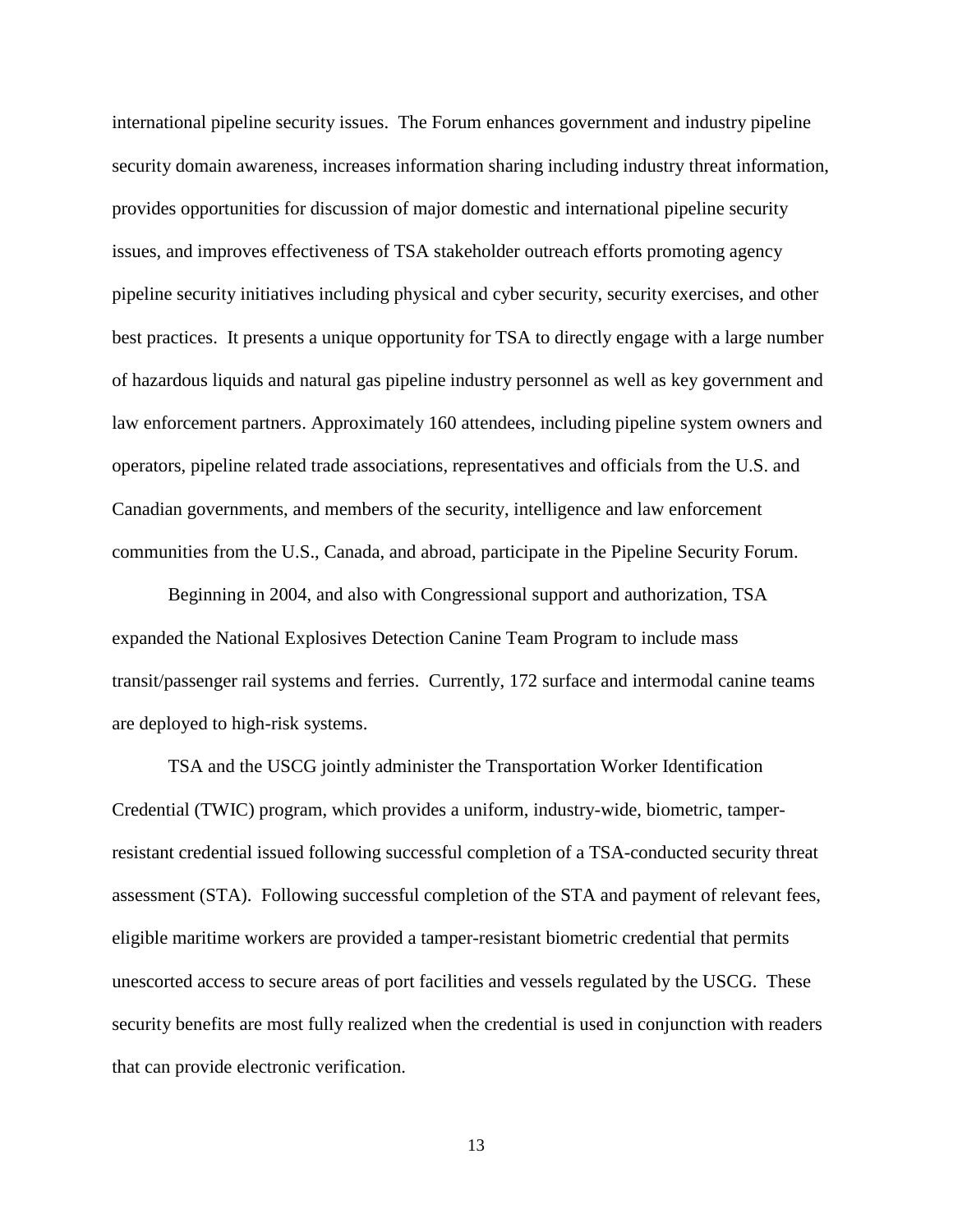TSA is responsible for enrollment, STAs, systems operations and maintenance related to TWICs, and inspections to ensure TWICs used for access are valid and offered by the person to whom the credential was issued. The USCG is responsible for establishing and enforcing access control standards including requirements for TWIC readers at regulated facilities and vessels. Since deployment of the TWIC program in 2007, TSA has conducted comprehensive STAs and issued TWICs to over 3.5 million workers while identifying and preventing approximately 50,000 TWIC applicants who did not meet the required security standards from receiving a TWIC. In 2014, TSA implemented TWIC "OneVisit," which allows workers to be able to enroll for a TWIC and have their TWIC issued to them via mail without returning to the enrollment center. This was a significant accomplishment to alleviate the burden to industry and workers while maintaining security of the biometric credential.

## **Securing Surface through Grants**

TSA provides the Federal Emergency Management Agency (FEMA) with subject matter expertise to assist in the development of the Notice of Funding Opportunities for Surface Transportation Security Grant Programs. These FEMA grants support surface transportation risk mitigation by applying Federal funding to critical security projects with the greatest security effects. Between FY 2006 and 2015, over \$2.3 billion in transportation security grant funding was awarded to freight railroad carriers and operators, over-the-road bus operators, the trucking community, and public mass transit owners and operators, including Amtrak, and their dedicated law enforcement providers. One-hundred million dollars was appropriated in FY 2016 for mass transit, passenger rail, and motor coach security grants, which are currently in the application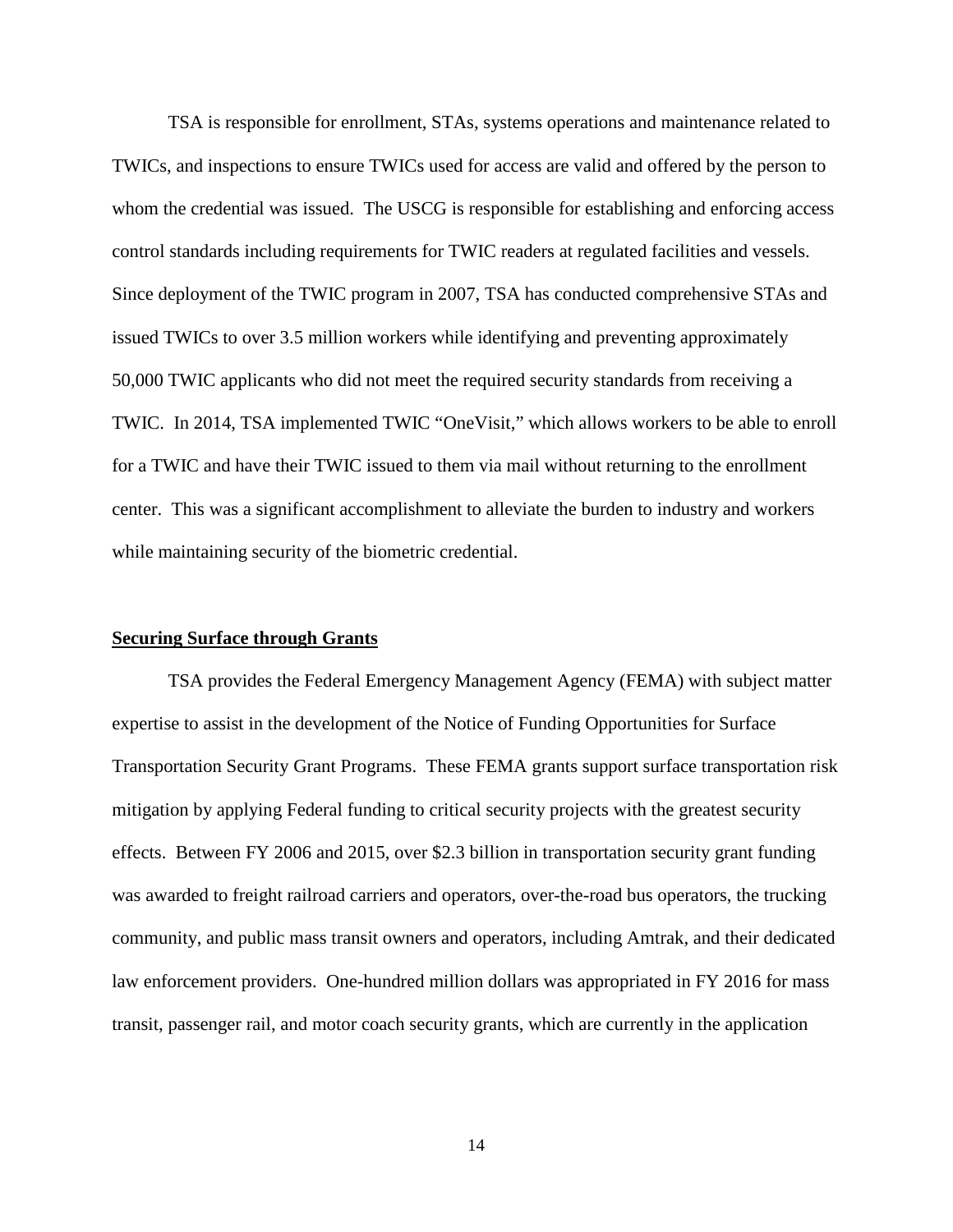process. Applications are due April 25, 2016, and DHS expects to announce final award allocations on June 29, 2016.

TSA reviews the grant program framework and makes recommendations to FEMA, ensuring funding priorities are based on identified or potential threat and vulnerabilities identified through TSA assessment programs such as the BASE program, together with consideration of potential consequences. For instance, in 2007, TSA's review of the industry scores in the training category of the BASE assessments indicated a potential vulnerability, and TSA addressed the vulnerability by modifying the Transit Security Grant Program (TSGP) to prioritize frontline employee training. In FY 2011, TSA's review of BASE scores and discussions with industry revealed that vulnerabilities at nationally critical infrastructure assets were not being addressed at all, or as quickly as they could be. TSA worked with FEMA to overhaul the TSGP framework to prioritize these assets ("Top Transit Asset List") for funding through a wholly competitive process. As a result over \$565 million has been awarded to protect these assets, resulting in over 80% of them being considered secure from a preventative standpoint.

As a result of information gained from TSA activities, DHS is able to direct grant funds to activities that have the highest efficacy in reducing the greatest risk, such as critical infrastructure vulnerability remediation, equipment purchases, anti-terrorism teams, mobile screening teams, explosives detection canine teams, training, drills and exercises, and public awareness campaigns. For example, the NY MTA has received \$17 million in public awareness funding that helped create the *If You See Something, Say Something™* campaign, which was credited with preventing a potential terrorist event in Times Square in New York City. Over \$276 million in grant funds have been used to hire over 520 specialty transit law enforcement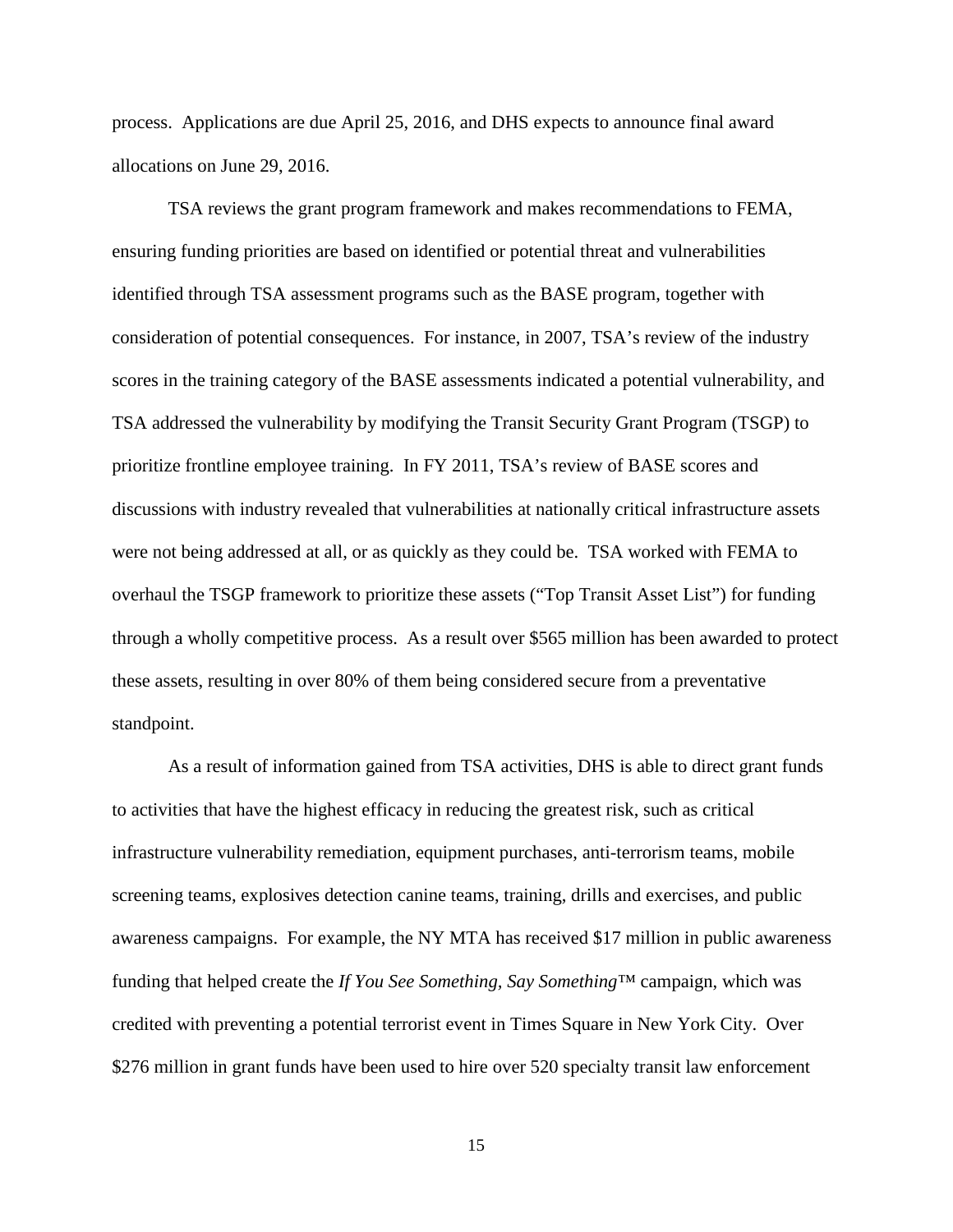officers in the forms of K-9 teams, mobile explosives detection screening teams, and Anti-Terrorism Teams. Transit systems in major cities including New York City, Washington, DC, Chicago, and Los Angeles use these grant-funded teams and patrols not only to conduct regular operations, but also to provide extra local security and deterrence in response to attacks across the world, including the recent attack in Brussels.

#### **Visible Intermodal Prevention and Response (VIPR) Teams**

Visible Intermodal Prevention and Response (VIPR) operations promote confidence in and protect the Nation's transportation systems through targeted deployment of integrated TSA assets, utilizing screening and law enforcement capabilities in coordinated activities to augment security of any mode of transportation. VIPR teams consist of Federal Air Marshals, Behavior Detection Officers, Transportation Security Specialists-Explosives, Transportation Security Inspectors and canine teams who work closely with Federal, state, and local law enforcement partners and stakeholders in the aviation and surface transportation sectors. TSA VIPR Teams are deployed at the request of and in coordination with stakeholder partners. Deployments are coordinated with other Federal, state, and local law enforcement and industry security partners throughout the United States to augment the visible presence of these law enforcement stakeholders who exercise primary jurisdiction in responding to transportation security needs. Following the recent terrorist attacks in Brussels, Belgium, the capability was invaluable to the surface transportation sector in providing a visible deterrent, as well as an armed response capability.

Since the November 2013 shooting at the Los Angeles International Airport in which a Transportation Security Officer was killed, TSA has deployed VIPR teams 60% of the time in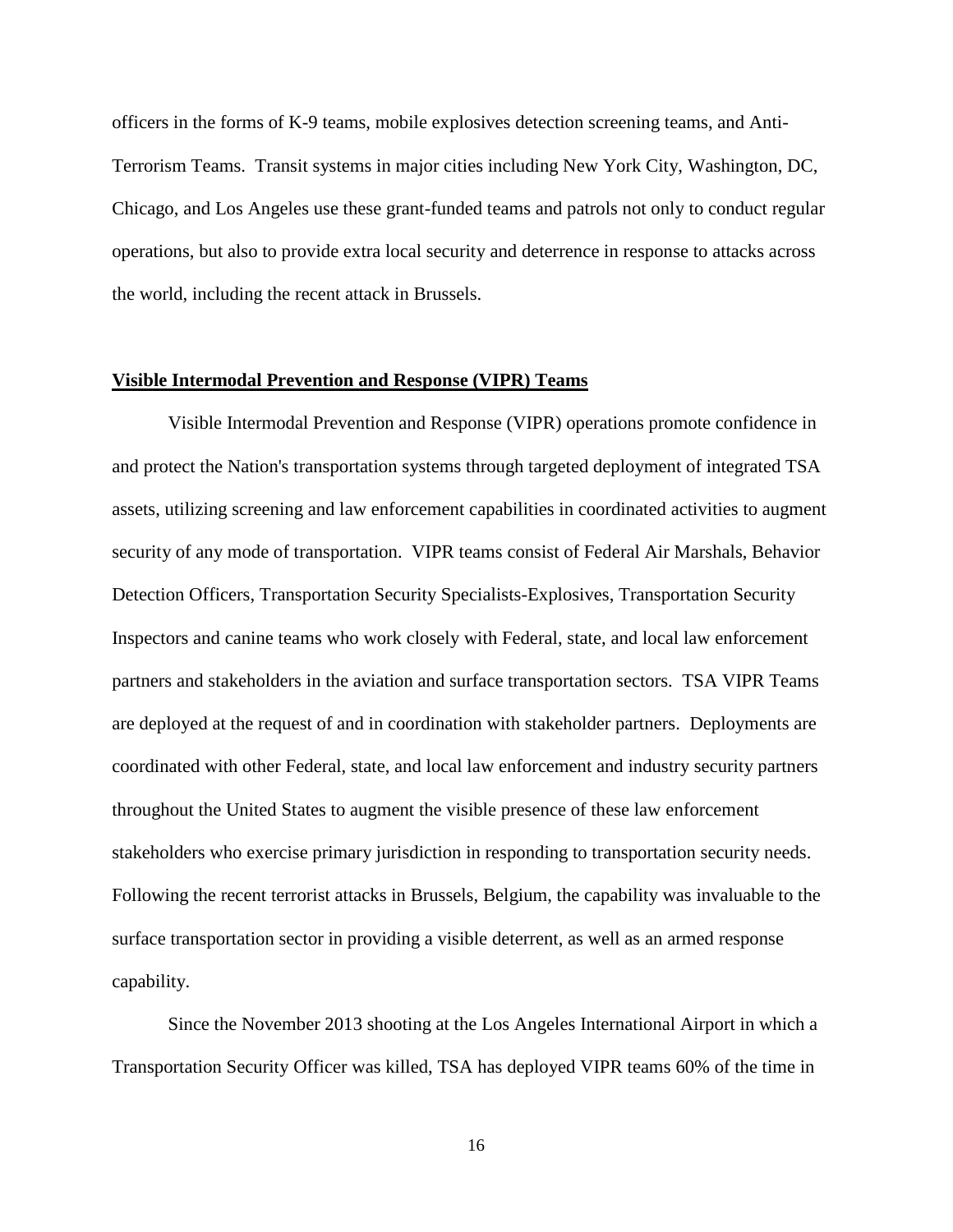the aviation mode and 40% in surface modes. In FY 2015, TSA VIPR teams conducted 12,024 operations, including 7,257 (60%) in aviation mode venues and 4,757 (40%) in surface mode venues. The VIPR program has a nationwide footprint, with the 31 VIPR teams based in 20 Office of Law Enforcement/Federal Air Marshal Service field offices.

The VIPR program has updated its concept of operations to establish and implement a framework for risk-based assessment of potential deployment locations, allow for flexibility based upon the most current intelligence and threat, provide scheduling parameters to enhance risk mitigation, and further enable measurement of performance and effectiveness. The VIPR program is an excellent example of collaboration among Federal, state, local, and industry partners, leveraging existing resources to provide enhanced detection capabilities and a visible deterrent to terrorist activity.

#### **Cybersecurity**

TSA supports DHS cybersecurity efforts based on the National Institute of Standards and Technology cybersecurity framework, including within surface modes. The cybersecurity framework is designed to provide a foundation industry can implement to sustain robust cybersecurity programs, and TSA shares information and resources with industry to support adoption of the framework. TSA also provides a cybersecurity toolkit designed to offer the surface transportation industry an array of available no cost resources, recommendations, and practices. Additionally, within the pipeline sector, TSA is coordinating a voluntary cyberassessment program with the Federal Energy Regulatory Commission to conduct cybersecurity assessments of pipeline entities. TSA works closely with the pipeline industry to identify and reduce cybersecurity vulnerabilities, including through classified briefings to increase awareness